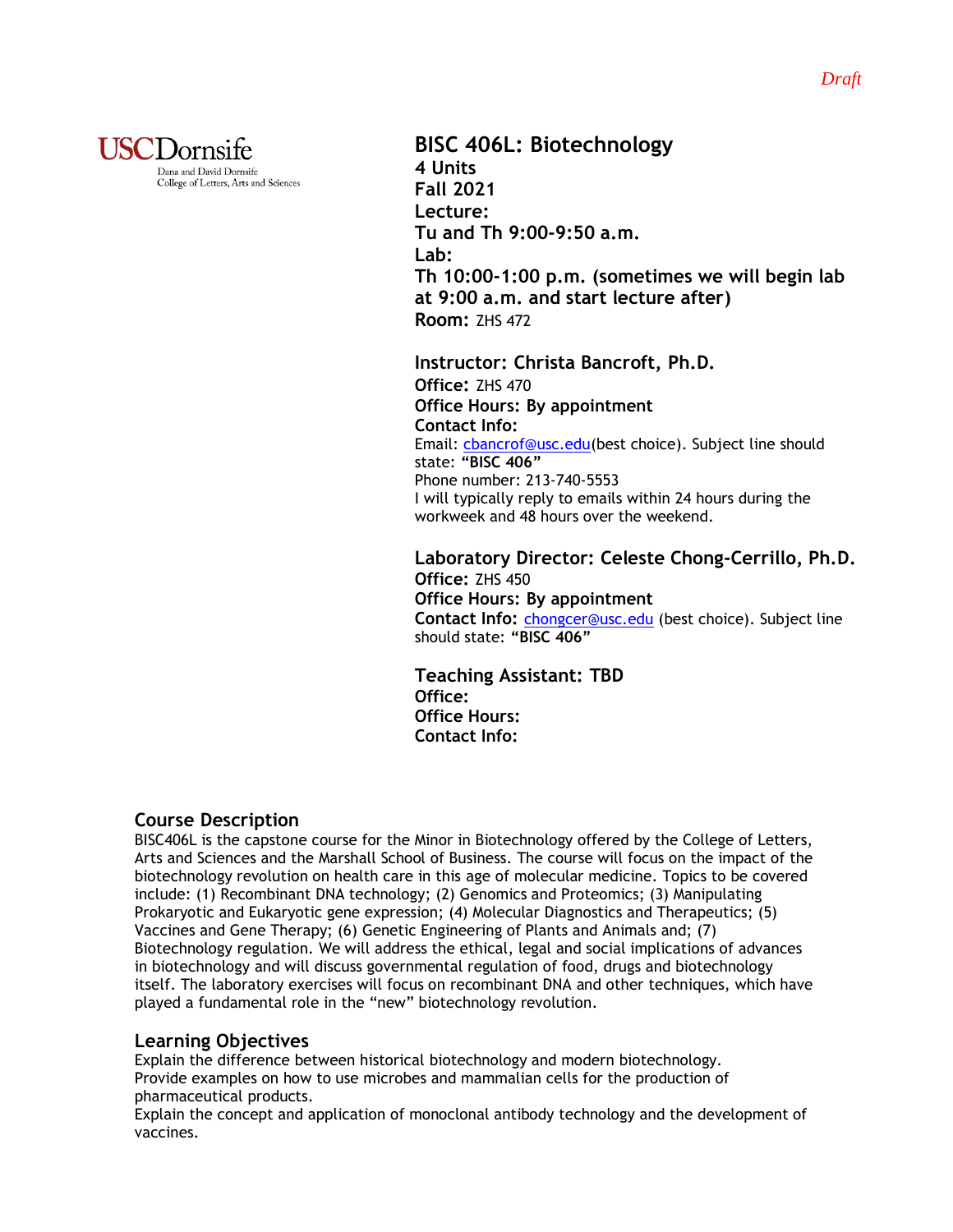Explain the general principles of using DNA technology to generate transgenic plants, animals and microbes.

Provide examples of current applications of biotechnology and advances in different areas: medical, microbial, environmental, bioremediation, agricultural, plant, animal, and forensic science.

Name important regulatory divisions of government and demonstrate explain types of oversee that they administer.

Discuss ethical implications of biotechnology research and development.

Design an experiment with step-by-step instructions to address a research problem. Demonstrate proficiency of technical skills in a variety of biotechnology methods.

Explain relevant background content, interpret data and critically evaluate conclusions of a scientific research paper. Effectively communicate the information to peers in a classroom setting during discussions and presentations.

#### **Prerequisite:** BISC 320L

**Recommended Preparation**: BISC 313 or BISC 325

#### **Course Notes**

Lectures: The lecture slides will be posted on the course Blackboard internet site as .ppt and .pdf files [\(https://blackboard.usc.edu\)](https://blackboard.usc.edu/). All course materials, information, announcements and grades will be posted on Blackboard until the end of the semester.

Class lectures periods will either be lectures given by the instructor (labeled Lect. on syllabus calendar) or discussions of reading assignments by students (labeled Disc. in bold red on syllabus calendar). Participation in these discussions is an important part of the course. A TENTATIVE reading list is given in the course syllabus below the topic calendar. If we deviate from this version of the reading list, a new, dated version of this syllabus will be posted on Blackboard. You should be prepared to discuss reading assignments on the days specified as discussions. Questions will be assigned ahead of time that each student will answer and discuss during the discussion period.

It is important to attend all of the lectures during the course and to take good notes for study. Prior to attending each lecture, it is important to have read the appropriate papers. However, many of the lectures will contain new and additional information that is not in those readings. Examinations will be based on information in lecture slides, communicated during lecture, discussed during class discussions and presented in assigned readings. In studying for examinations, complete and accurate lecture and discussion notes are of prime importance.

#### Lecture and Discussion Absences:

Attendance at all lecture and discussion sections is expected. If you must miss a discussion due to illness or valid USC travel, please present Dr. Bancroft with evidence of the reason for absence and you will be allowed to make-up the discussion assignment within 1 week of the missed lecture period.

#### Exams:

In case the midterm exam must be missed for legitimate reasons, discuss the situation with the course instructor **prior** to the exam, if possible. If the midterm is missed for an emergency or for a valid health reason (with written documentation), the score of the final exam will be used to comprise your total point score for course exams.

#### Regrades:

In the event an error is made in the grading of your exam, written submittal a description of the error, using the regrade form posted on Blackboard, with the exam should be returned to Dr. Bancroft within a week after receiving your graded exam. After this time period, exams will not be regraded.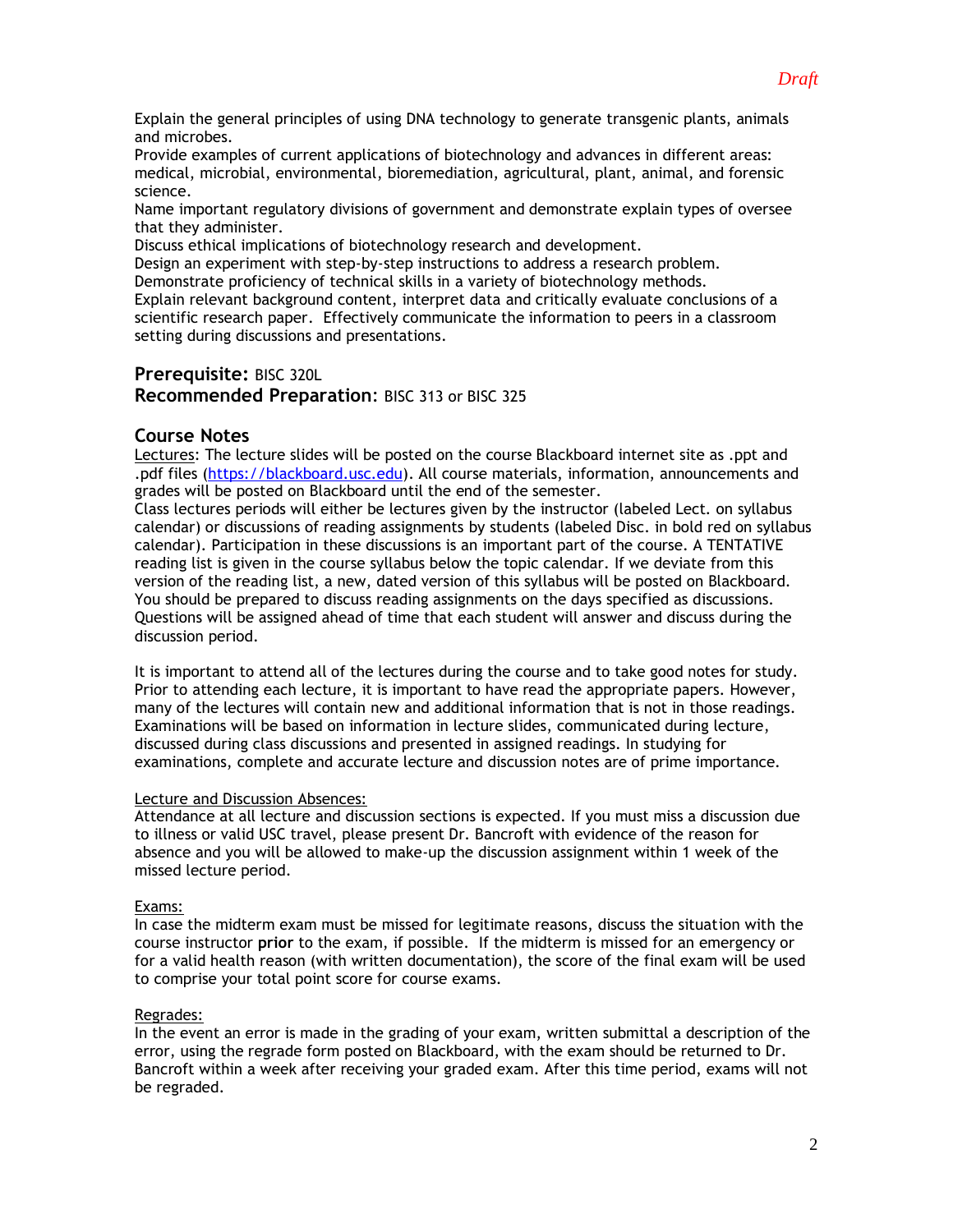#### Email Communication:

To ensure privacy, only student's USC email accounts may be used for email communications. Students are responsible for understanding the content of email messages that the instructor sends to their USC accounts. Therefore, each student must check their USC email regularly and make sure their account is not over quota, so new messages can be received.

#### **Required Readings and Supplementary Materials**

There is no textbook for the course. All reading assignments will be posted on Blackboard in .pdf format for you to access.

#### **Description and Assessment of Assignments**

**Midterm and Final Exams** will include multiple choice, short answer and mathematical problems that can be done without a calculator.

**Classroom discussion questions** will be assigned to each lab partner group a week ahead of the class discussion. Pairs will present relevant data and figures to answer the questions during class discussion time. Points will be awarded based on participation of each member and correctness of answer.

**Student presentations** will occur during the last four weeks of class. Presentation dates will be assigned at least 3 weeks ahead of the first scheduled presentation. Detailed information about this assignment is posted on Blackboard under Course Documents. During group presentations attendance is mandatory and all students are expected to listen attentively and ask questions of other groups. Missing another group's presentation without a valid excuse will result in a 5 pt. deduction from your own presentation score.

**Laboratory work** assignments are discussed in more detail in the laboratory manual.

### **Grading Breakdown**

The course grade will be based upon 655 possible points:

| <b>Assignment</b>            | <b>Points</b> | % of Grade |
|------------------------------|---------------|------------|
| Midterm Exam                 | 150           | 22.9       |
| <b>Final Exam</b>            | 150           | 22.9       |
| <b>Classroom Discussion</b>  | 70            | 10.7       |
| <b>Student Presentations</b> | 30            | 4.6        |
| Laboratory                   | 255           | 38.9       |
|                              |               |            |
| TOTAL                        | 655           | 100        |

### **Course letter grades:**

Course final grades will be determined using the following scale:

| A  | 90-100   |
|----|----------|
| А- | 87-89.9  |
| R+ | 84-86.9  |
| R  | 80-83.9  |
| B- | 76-79.9  |
| C+ | 72-75.9  |
| C  | 68-71.9  |
| C- | 64-67.9  |
| D+ | 60-63.9  |
| D  | 56-59.9  |
| n- | 52-55.9  |
| F  | helow 52 |
|    |          |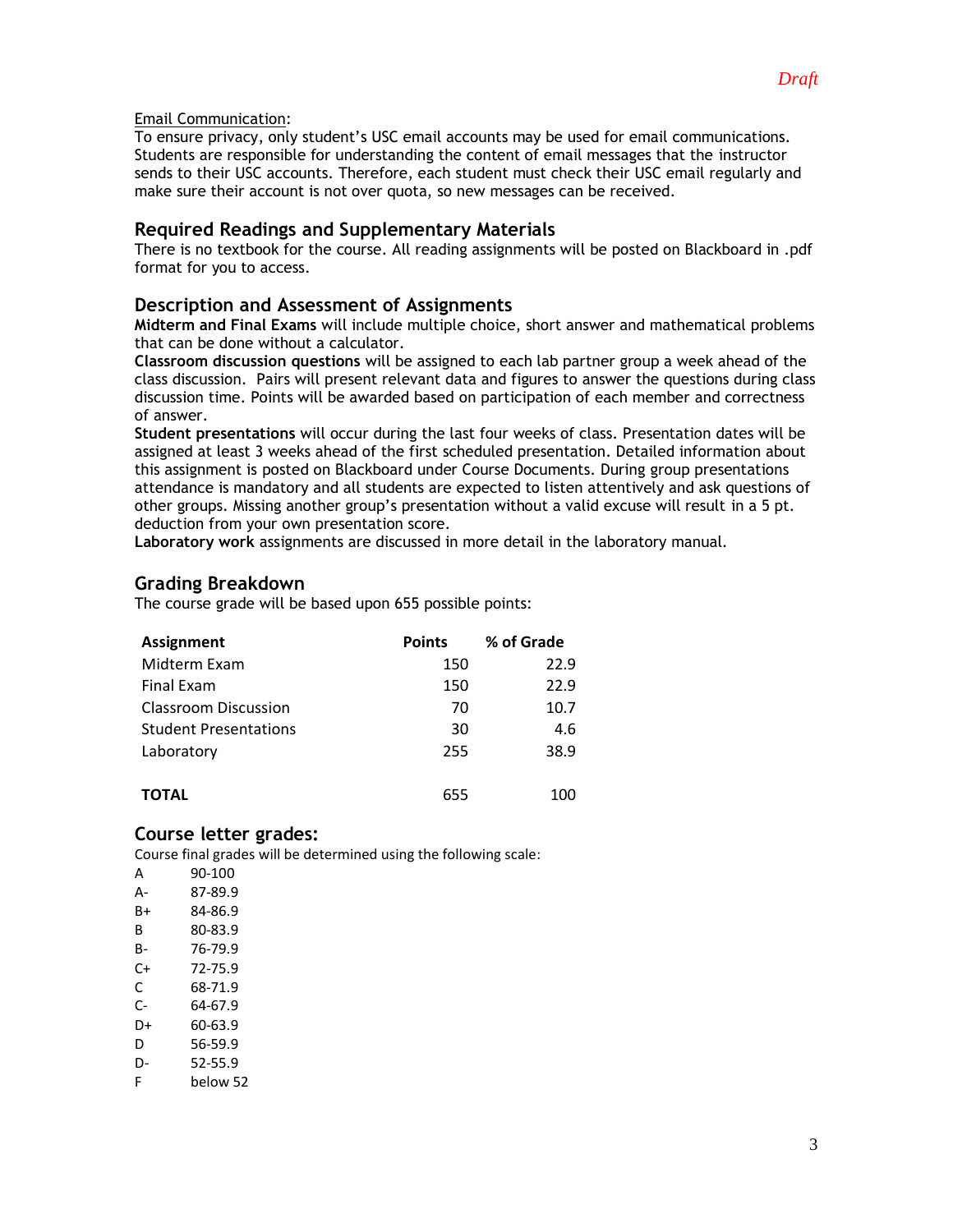## **Student Presentation Guidelines and Rubric**

Will be posted to Blackboard website under Content and "Student Presentations".

#### **Grading Timeline**

Grades for Midterm Exams will be posted within one calendar week following the exam date.

### **Course Schedule:**

| Wk             | <b>Type</b> | <b>Date</b>   | <b>Lecture Topic</b>                   | <b>Reading</b>          |
|----------------|-------------|---------------|----------------------------------------|-------------------------|
| $\mathbf{1}$   | Lect.       | Aug 24        | Intro to Biotechnology (CREATE         | 1                       |
|                |             |               | program)                               |                         |
|                | Lect.       | Aug 26        | <b>DNA Technology</b>                  | $\overline{2}$          |
| $\overline{2}$ | Disc.       | Aug 31        | DNA Techniques in pathogen ID          | $\overline{\mathbf{3}}$ |
|                | Lect.       | Sept 2        | <b>Plant Biotechnology</b>             | 4                       |
| $\mathbf{3}$   | Disc.       | Sept 7        | <b>Plant Biotechnology</b>             | $\overline{\mathbf{5}}$ |
|                | Lect.       | Sept 9        | Immunology                             | $\overline{6}$          |
| $\overline{4}$ | Lect.       | Sept 14       | <b>Recombinant Proteins</b>            | $\overline{7}$          |
|                |             | Sept 16       | No Lecture, Lab only                   |                         |
| 5              | Disc.       | Sept 21       | <b>Vaccine Development</b>             | 8 and 9                 |
|                | Disc.       | Sept 23       | <b>Cancer Vaccines</b>                 | 10                      |
| 6              | Disc.       | Sept 28       | <b>Techniques in diagnostics</b>       | 11                      |
|                | Disc.       | Sept $30$     | <b>Grant proposal exercise</b>         | 10                      |
| $\overline{7}$ | Lect.       | Oct 5         | Drug Development                       | $\overline{12}$         |
|                | Disc.       | Oct 7         | <b>Monoclonal Antibodies as Drugs</b>  | 13 (preview)            |
| 8              |             | <b>Oct 12</b> | <b>Midterm Exam</b>                    |                         |
|                |             | <b>Oct 14</b> | Fall Break, no classes                 |                         |
| 9              | Disc.       | <b>Oct 19</b> | <b>Grant proposal exercise</b>         | 13                      |
|                | Disc.       | <b>Oct 21</b> | <b>Drugs for Genetic Diseases</b>      | 14                      |
| 10             | Lect.       | Oct 26        | Animal Biotechnology/Cell Therapy      | 15 and 16               |
|                | Disc.       | Oct 28        | <b>Tissue Engineering</b>              | 17                      |
|                | Disc.       | Nov 2         | <b>Stem Cell Therapy/Gene Editing</b>  | 18                      |
| 11             | Disc.       | Nov 4         | <b>Gene Therapy/Gene Editing</b>       | 19                      |
| 12             | Disc.       | Nov 9         | <b>Animal Engineering</b>              | <b>20 and 21</b>        |
|                | Disc.       | <b>Nov 11</b> | <b>Microbial Biotechnology</b>         | 22                      |
| 13             | Lect.       | <b>Nov 16</b> | <b>Student Presentations</b>           |                         |
|                | Lect.       | <b>Nov 18</b> | <b>Student Presentations</b>           |                         |
| 14             | Disc.       | <b>Nov 23</b> | <b>Biotechnology Ethics and Author</b> | 23                      |
|                |             |               | <b>Discussion</b>                      |                         |
|                |             | <b>Nov 25</b> | Thanksgiving Break, no classes         |                         |
| 15             | Lect.       | <b>Nov 30</b> | <b>Student Presentations</b>           |                         |
|                | Lect.       | Dec 2         | <b>Student Presentations</b>           |                         |
| 17             |             | Dec. 9        | FINAL EXAM: 11 a.m. to 12 p.m. (60     |                         |
|                |             |               | min.)                                  |                         |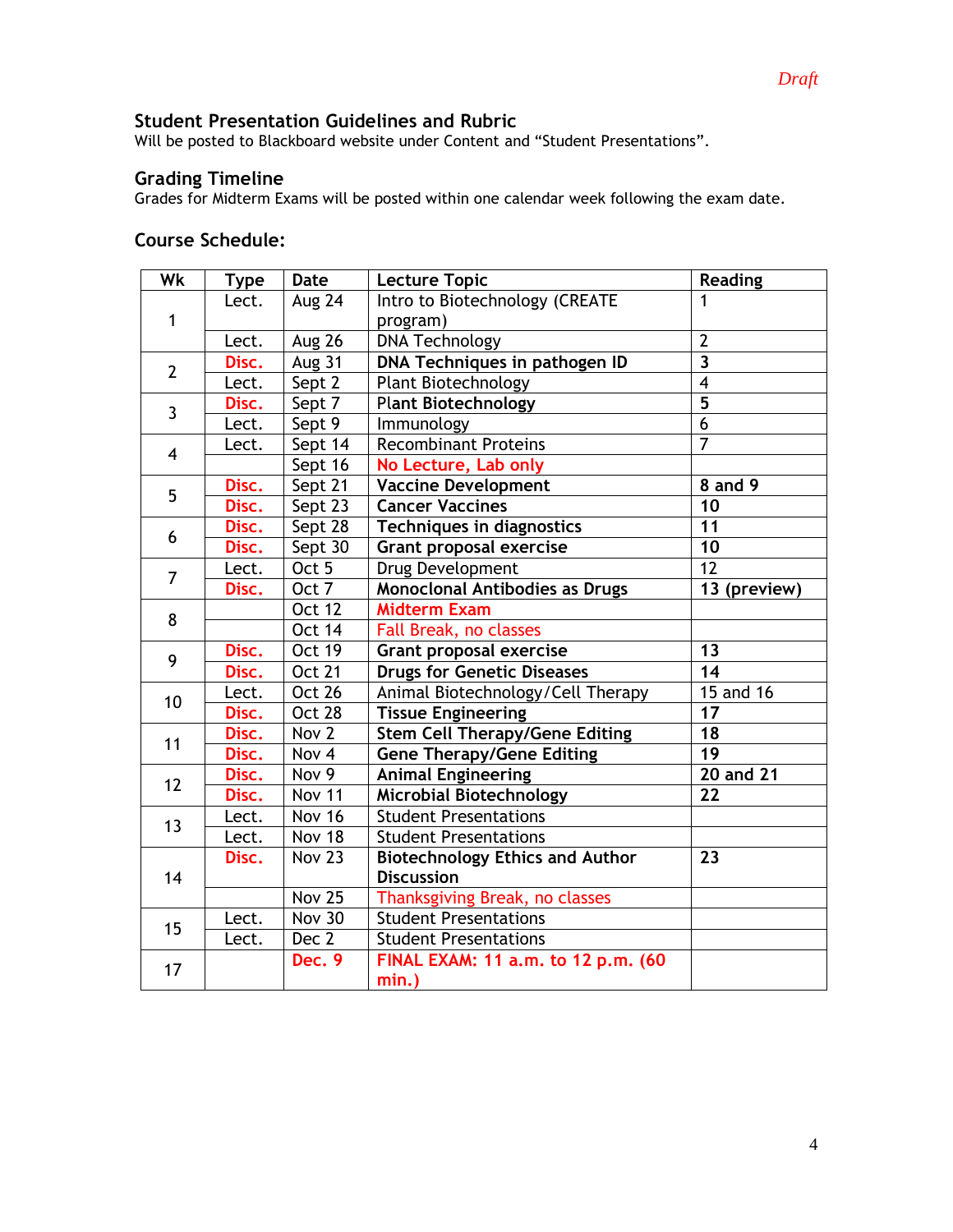Readings:

1. **Clark, D. P., and N. J. Pazdernik**. 2015. Basics of Biotechnology. In Clark, D. P., and N. J. Pazdernik. (Authors), Biotechnology: Applying the genetic revolution, p. 1-32. Elsevier Academic Press, San Diego, CA.

2. **Clark, D. P., and N. J. Pazdernik**. 2015. Genomics and Gene Expression. In Clark, D. P., and N. J. Pazdernik. (Authors), Biotechnology: Applying the genetic revolution, p. 231-268. Elsevier Academic Press, San Diego, CA.

3. **Chiu, C.Y. and Miller, S. A.** 2019. Clinical Metagenomics. Nature Reviews Genetics. 20:341-355.

4. **Clark, D. P., and N. J. Pazdernik**. 2015. Transgenic plants and plant biotechnology. In Clark, D. P., and N. J. Pazdernik. (Authors), Biotechnology: Applying the genetic revolution, p. 397-424. Elsevier Academic Press, San Diego, CA.

5. **Chen, JH. et al.** 2020. Nuclear-encoded synthesis of the D1 subunit of photosystem II increases photosynthetic efficiency and crop yield. Nature Plants **6:** 570-580.

6. **Clark, D. P., and N. J. Pazdernik**. 2015. Immune Technology. In Clark, D. P., and N. J. Pazdernik. (Authors), Biotechnology: Applying the genetic revolution, p. 181-217. Elsevier Academic Press, San Diego, CA.

7. **Clark, D. P., and N. J. Pazdernik**. 2015. Recombinant Proteins. In Clark, D. P., and N. J. Pazdernik. (Authors), Biotechnology: Applying the genetic revolution, p. 305-328. Elsevier Academic Press, San Diego, CA.

8. **Graham, B.** 2020. Rapid COVID-19 Vaccine Development. Science. **368 (6494)**: 945-946.

9. **Jackson, L. A. et al.** 2020. An mRNA Vaccine against SARS-CoV-2 — Preliminary Report. N Engl J Med. **383**: 1920-1931.

10. **Hu, Z., et al.** 2021. **Personal neoantigen vaccines induce persistent memory T cell responses and epitope spreading in patients with melanoma**. Nature Medicine **27:** 515-525.

11. **Gootenberg, J., et al.** 2017. Nucleic acid detection with CRISPR-Cas13a/C2c2. Science **359 (6336):**438-442.

12. **Berg, J. M., J. L. Tymoczko, and L. Stryer.** 2015. Drug development. In Berg, J. M., J. L. Tymoczko, and L. Stryer (Authors), Biochemistry, 8th ed., p. 1033-1056. W. H. Freeman and Company, New York.

13. **Gasparo, R. D. et al.** 2021. Bispecific IgG neutralizes SARS-CoV-2 variants and prevents escape in mice. Nature. [https://doi-](https://doi-org.libproxy1.usc.edu/10.1038/s41586-021-03461-y)

[org.libproxy1.usc.edu/10.1038/s41586-021-03461-y](https://doi-org.libproxy1.usc.edu/10.1038/s41586-021-03461-y)

14. **Morais, P., et al.** 2020. Suppression of Nonsense Mutations by New Emerging Technologies. Int. J. Mol. Sci. 21(12): 4394.

15. **Clark, D. P., and N. J. Pazdernik**. 2015. Transgenic Animals. In Clark, D. P., and N. J. Pazdernik. (Authors), Biotechnology: Applying the genetic revolution, p. 425-456. Elsevier Academic Press, San Diego, CA.

16. **Thieman, W. J. and Palladino, M.A.** 2014. Medical Biotechnology, p. 263- 305. In W. J. Thieman & M. A. Palladino (Authors), Introduction to biotechnology. Harlow etc.: Pearson Education Limited.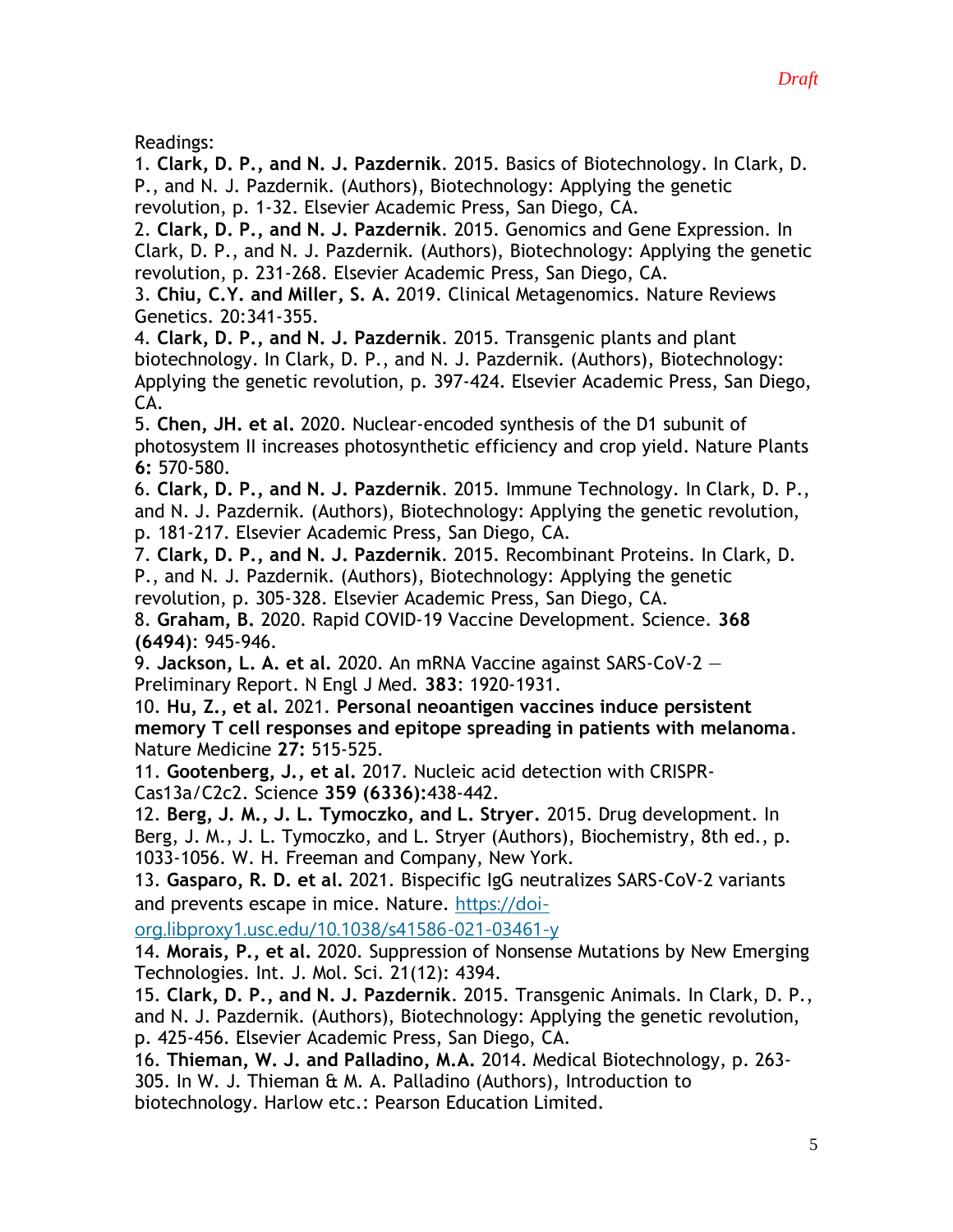17. **Hofer, M. and Lutolf, M.** 2021. Engineering Organoids. Nat. Rev. Mater https://doi.org/10.1038/s41578-021-00279-y

18. **Rio P. et al.** 2019. Successful engraftment of gene-corrected hematopoietic stem cells in non-conditioned patients with Fanconi anemia. Nat. Med. **25**: 1396- 1401.

19. **Xu, L. et al.** 2017. CRISPR/Cas9-Mediated CCR5 Ablation in Human Hematopoietic Stem/Progenitor Cells Confers HIV-1 Resistance In Vivo. Mol Ther. **25 (8)**: 1782-1789.

20**. Scudellari, M.** 2019. Self-destructing mosquitoes and sterilized rodents: the promise of gene drives. Nature **571(7764)**: 160-162.

21. **Faber, N. R. et al.** 2021. Novel combination of CRISPR-based gene drives eliminates resistance and localises spread. Sci. Rep. **11**: 3179. https://doi.org/10.1038/s41598-021-83239-4.

22**. Taketani, M.** 2020. Genetic circuit design automation for the gut resident species *Bacteroides thetaiotaomicron*. Nat Biotechnol **38**: 962-969.

23. **Clark, D. P., and N. J. Pazdernik**. 2015. Bioethics in biotechnology. In Clark, D. P., and N. J. Pazdernik. (Authors), Biotechnology: Applying the genetic revolution, p. 665-693. Elsevier Academic Press, San Diego, CA.

# **Statement on Academic Conduct and Support Systems**

## **Academic Conduct:**

Plagiarism – presenting someone else's ideas as your own, either verbatim or recast in your own words – is a serious academic offense with serious consequences. Please familiarize yourself with the discussion of plagiarism in SCampus in Part B, Section 11, "Behavior Violating University Standards" [policy.usc.edu/scampus-part-b.](https://policy.usc.edu/scampus-part-b/) Other forms of academic dishonesty are equally unacceptable. See additional information in SCampus and university policies on scientific misconduct, [policy.usc.edu/scientific-misconduct.](http://policy.usc.edu/scientific-misconduct)

# **Support Systems:**

## *Student Health Counseling Services - (213) 740-7711 – 24/7 on call* [engemannshc.usc.edu/counseling](https://engemannshc.usc.edu/counseling/)

Free and confidential mental health treatment for students, including shortterm psychotherapy, group counseling, stress fitness workshops, and crisis intervention.

*National Suicide Prevention Lifeline - 1 (800) 273-8255 – 24/7 on call* [suicidepreventionlifeline.org](http://www.suicidepreventionlifeline.org/)

Free and confidential emotional support to people in suicidal crisis or emotional distress 24 hours a day, 7 days a week.

*Relationship and Sexual Violence Prevention Services (RSVP) - (213) 740-4900 – 24/7 on call*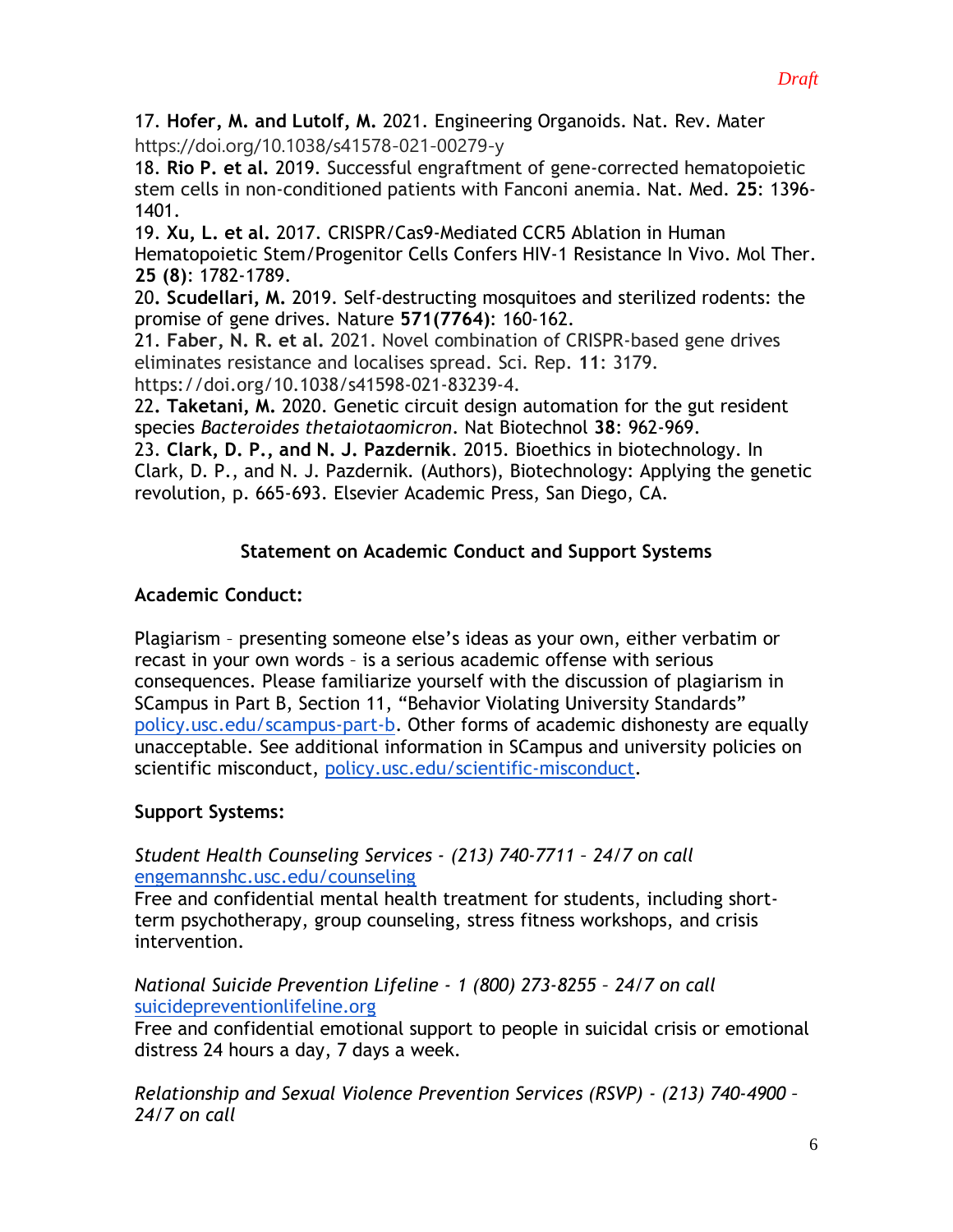### [engemannshc.usc.edu/rsvp](https://engemannshc.usc.edu/rsvp/)

Free and confidential therapy services, workshops, and training for situations related to gender-based harm[.](https://engemannshc.usc.edu/rsvp/)

### *Office of Equity and Diversity (OED) | Title IX - (213) 740-5086* [equity.usc.edu,](https://equity.usc.edu/) [titleix.usc.edu](http://titleix.usc.edu/)

Information about how to get help or help a survivor of harassment or discrimination, rights of protected classes, reporting options, and additional resources for students, faculty, staff, visitors, and applicants. The university prohibits discrimination or harassment based on the following protected characteristics: race, color, national origin, ancestry, religion, sex, gender, gender identity, gender expression, sexual orientation, age, physical disability, medical condition, mental disability, marital status, pregnancy, veteran status, genetic information, and any other characteristic which may be specified in applicable laws and governmental regulations[.](http://sarc.usc.edu/)

*Bias Assessment Response and Support - (213) 740-2421* [studentaffairs.usc.edu/bias-assessment-response-support](https://studentaffairs.usc.edu/bias-assessment-response-support/)

Avenue to report incidents of bias, hate crimes, and microaggressions for appropriate investigation and response[.](https://studentaffairs.usc.edu/bias-assessment-response-support/)

*The Office of Disability Services and Programs - (213) 740-0776* [dsp.usc.edu](http://dsp.usc.edu/)

Support and accommodations for students with disabilities. Services include assistance in providing readers/notetakers/interpreters, special accommodations for test taking needs, assistance with architectural barriers, assistive technology, and support for individual needs[.](http://dsp.usc.edu/)

# *USC Support and Advocacy - (213) 821-4710*

[studentaffairs.usc.edu/ssa](https://studentaffairs.usc.edu/ssa/)

Assists students and families in resolving complex personal, financial, and academic issues adversely affecting their success as a student[.](https://studentaffairs.usc.edu/ssa/)

## *Diversity at USC - (213) 740-2101*

[diversity.usc.edu](https://diversity.usc.edu/)

Information on events, programs and training, the Provost's Diversity and Inclusion Council, Diversity Liaisons for each academic school, chronology, participation, and various resources for students.

## *USC Emergency - UPC: (213) 740-4321, HSC: (323) 442-1000 – 24/7 on call*  [dps.usc.edu,](http://dps.usc.edu/) [emergency.usc.edu](http://emergency.usc.edu/)

Emergency assistance and avenue to report a crime. Latest updates regarding safety, including ways in which instruction will be continued if an officially declared emergency makes travel to campus infeasible.

*USC Department of Public Safety - UPC: (213) 740-6000, HSC: (323) 442-120 – 24/7 on call*  [dps.usc.edu](http://dps.usc.edu/)